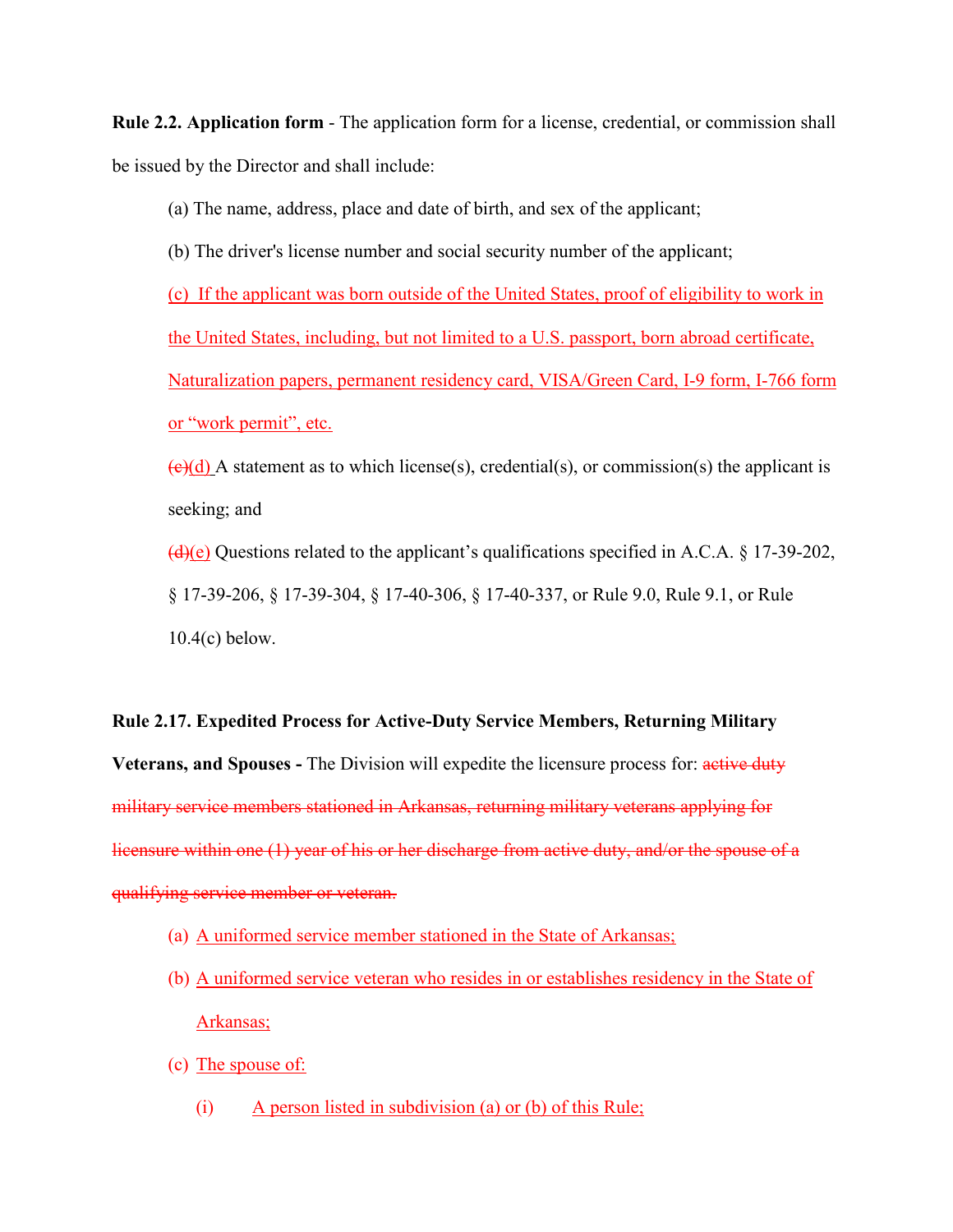- (ii) A uniformed service member who is assigned a tour of duty that excludes the uniformed service member's spouse from accompanying the uniformed service member and the spouse relocates to this state; and
- (iii) A uniformed service member who is killed or succumbs to his or her injuries or illness in the line of duty if the spouse establishes residency in the state.

To qualify for expedited licensure, the applicant must notate his or her status as requested on the application and provide the Division with a copy of the active duty orders or DD214.

**Rule 2.18. Fee Waivers** – the Division will waive the initial application fees prescribed by A.C.A. § 17-39-207, § 17-39-305, or § 17-40-302 if the applicant:

- (a) Is receiving assistance through the Arkansas Medicaid Program, the Supplemental Nutrition Assistance Program, the Special Supplemental Nutrition Program for Women, Infants, and Children, the Temporary Assistance for Needy Families Program, or the Lifeline Assistance Program;
- (b) Was approved for unemployment within the last twelve (12) months; or
- (c) Has an income that does not exceed two hundred percent (200%) of the federal poverty income guidelines.

**Rule 9.0. Class "E" Unrestricted alarm system company** - installs alarm systems, including those systems in structures that are required by the AFPC to have a fire alarm system. An applicant that is qualified for a Class "E" Unrestricted license is also qualified for a Class "E"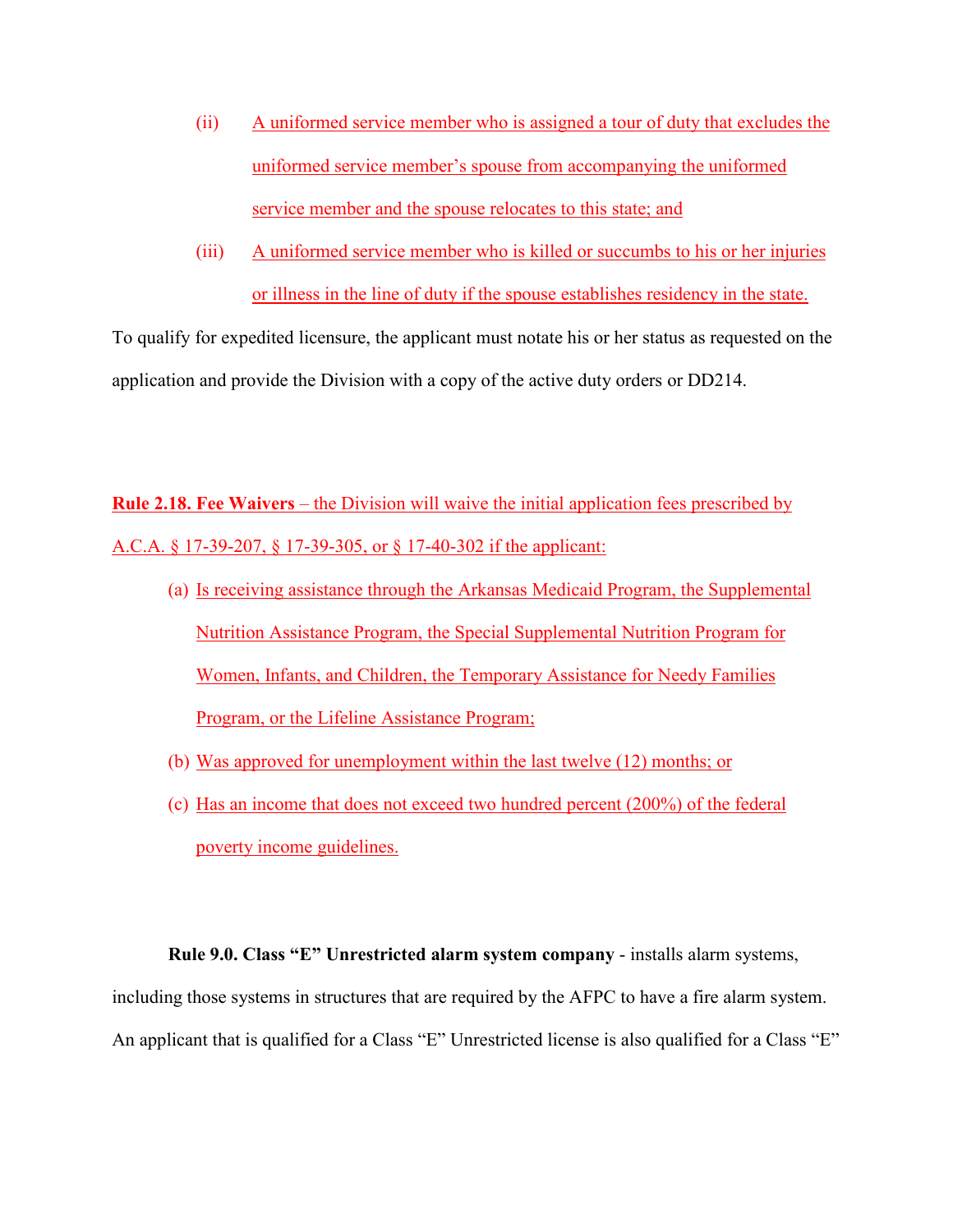Restricted license. To be licensed as a Class "E" Unrestricted alarm system company, the applicant must meet the following qualifications:

(a) Manager certification requirements - the manager must have completed all of the courses from one of the following organizations:

(i) NICET

(1) Level III; or

(2) Level IV.

(ii) ESA

(1) Level I;

(2) Level IIA - Electronics or ABAT; and

(3) FAIM.

(iii) NESA

(1) Electronics; and

(2) Fire Installation and wiring codes.

(iv) Elite Continuing Education University (CEU)

(1) Elite CEU Levil I;

(2) Advanced Electronic Intrusion Technician (AEIT); and

(3) Fire Alarm Installation Techniques (FAIT).

(b) Alarm Technician or Alarm Agent requirements - the applicant must have completed

one (1) of the following courses:

(i) NICET – Level II;

(ii) ESA - Level I;

(iii)  $NESA - Level I;$  or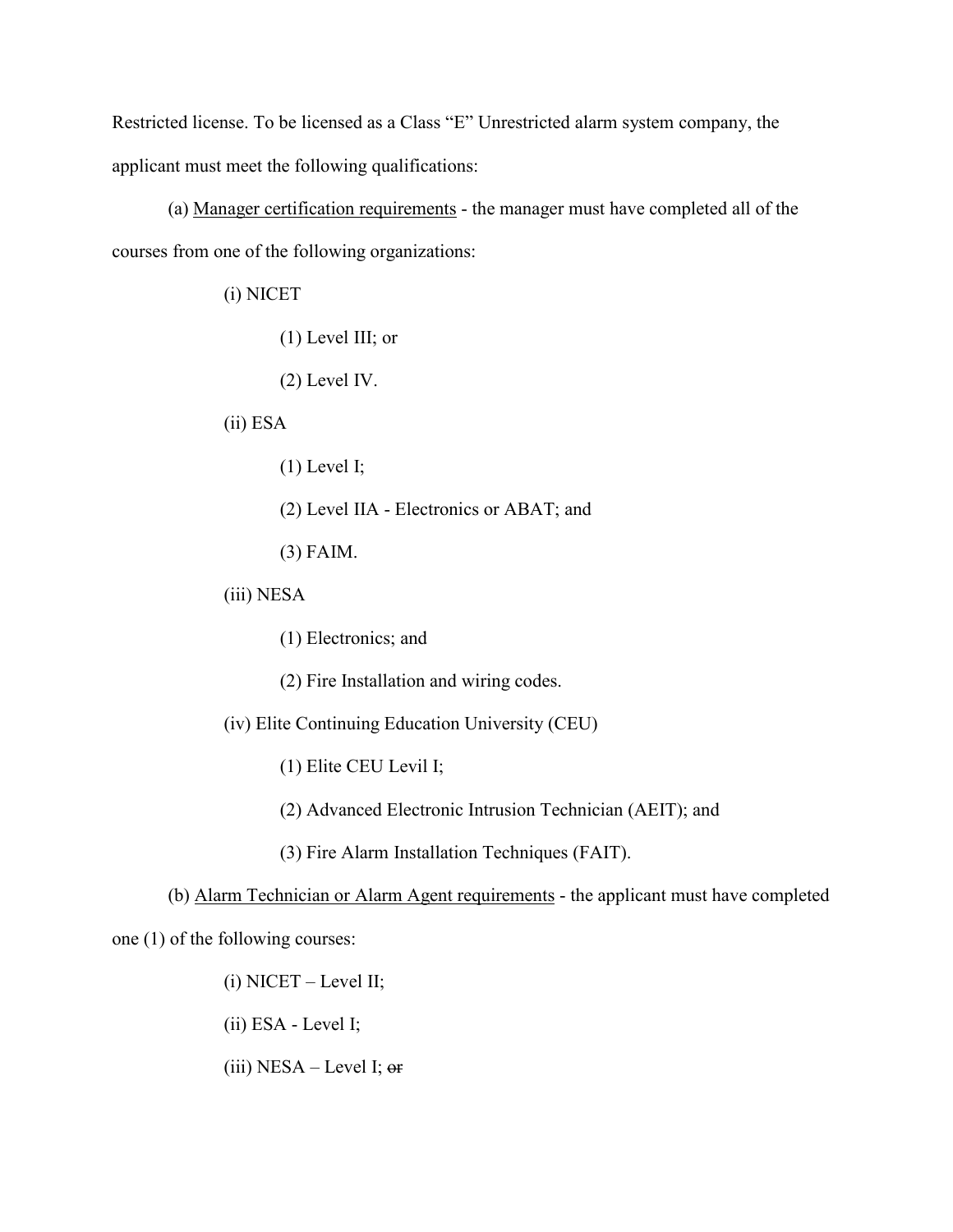(iv) Elite CEU – Level I.; or

(v) Complete Electrical Academy – Level I.

**Rule 9.1. Class "E" Restricted alarm systems company** – installs alarm systems in structures that are not required by the AFPC to have a fire alarm system. To be licensed as a Class "E" Restricted alarm system company, the applicant must meet the following qualifications:

(a) Manager certification requirements – the manager must have completed all of the courses from one of the following organizations:

(i) NICET – Level II;

(ii) ESA

(1) Level 2A Electronics or ABAT; and

(2) Level 2B fire systems installation standards or FAIM; or

(iii) NESA (1) Electronics; and (2) Fire Installation and Wiring Codes.

(iv) Elite Continuing Education University (CEU)

(1) Elite CEU Level I;

(2) Advanced Electronic Intrusion Technician (AEIT); and

(3) Fire Alarm Installation Techniques (FAIT).

(b) Alarm Technician or Alarm Agent requirements - the applicant must have completed one (1) of the following courses:

(i) NICET – Level II;

 $(ii)$  ESA – Level I;

(iii)  $NESA - Level I;$  or

(iv) Elite CEU – Level I.; or